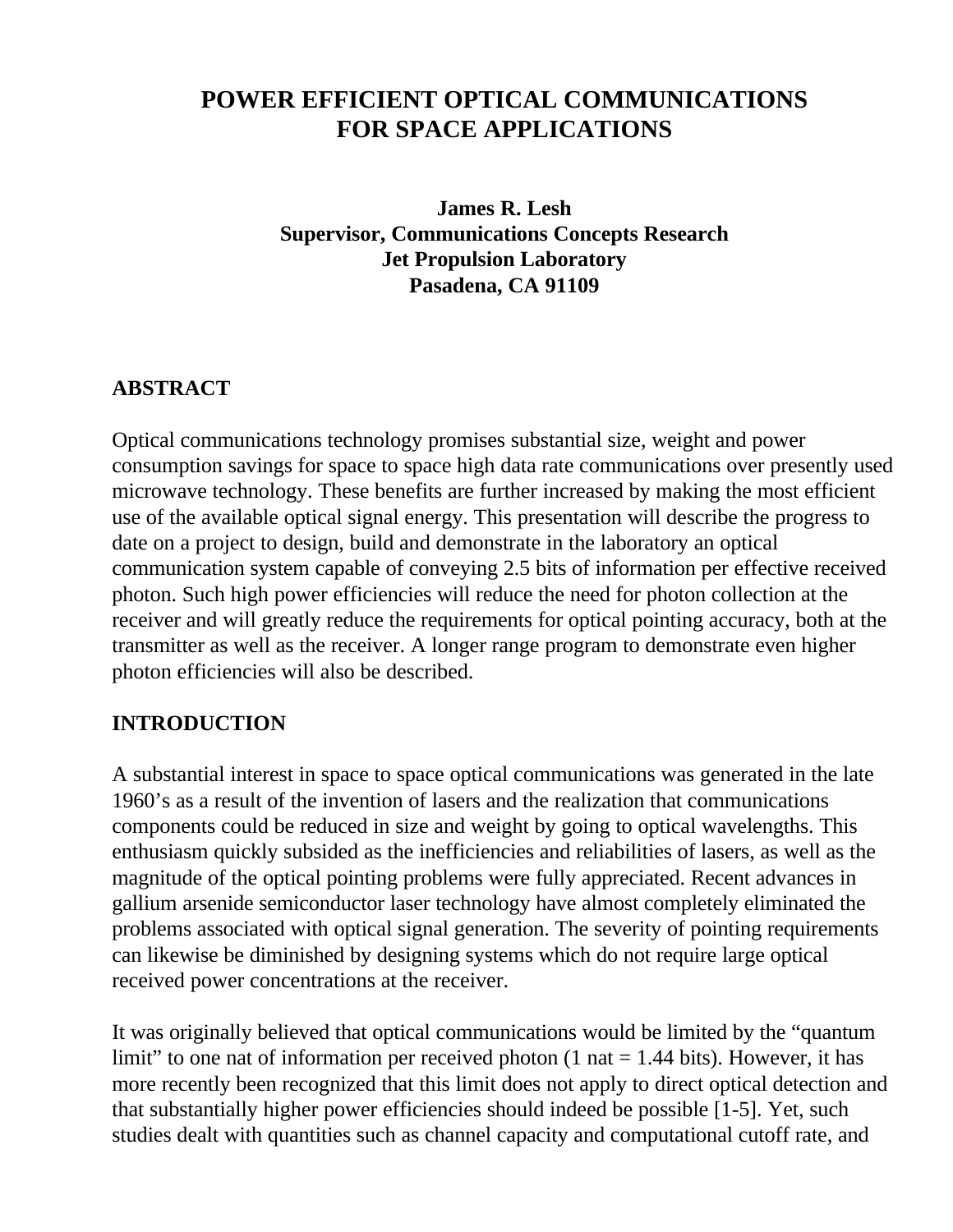simply prove the existence of such systems, not the actual design of systems to achieve such performance. For this reason a project was initiated at the Jet Propulsion Laboratory to design a system capable of conveying 2.5 bits/detected photon and to demonstrate the performance of the system in the laboratory environment. The 2.5 bit number was selected because it was comfortably, but not excessively above the "quantum limit". Later systems designs will utilize the knowledge gained from this project to achieve even greater power efficiencies.

#### **DESCRIPTION OF THE 2.5 BIT/DETECTED PHOTON PROJECT**

A block diagram of the laboratory demonstration system is shown in Figure 1. The heart of the optical portion of the system consists of a gallium arsenide semiconductor injection laser and a direct detection photomultiplier tube. The GaAs laser diode is a high quality, single spatial mode device operating at 0.85  $\mu$ m and has the reliability and durability characteristics of solid state devices. The light emitted from the laser is passed through some elementary optics followed by 70-100 dB of neutral density filters (attenuators) which simulate space loss. The attenuated optical signal is then applied to a photomultiplier tube (PMT) detector which has a high internal gain  $(>10^6)$ , a quantum efficiency around 20% and, with moderate cooling, an extremely low dark current. Of course, to eliminate stray laboratory light, all of the optical components must be placed in an extremely dark enclosure.

Surrounding the optical components are the modulation and coding hardware. The laser diode is driven by a 256 slot/word PPM modulator which decides, based on an 8-bit input word, which slot the pulse should be placed in and then provides a current pulse during that slot to turn on the laser. Obviously, the inverse of this process is applied to the PMT output to recreate the 8-bit word. To improve the performance of the system, an 8-bit Reed-Solomon code is then used to surround the PPM portion of the system. An 8-bit Reed-Solomon encoder considers 8-bit segments of the incoming (binary) data stream as individual (generalized) symbols and then performs error correction coding over strings of these generalized symbols. Since the code symbol size and PPM word size are matched, PPM word erasures or errors correspond to single Reed-Solomon code symbol erasures or errors respectively. Such codes are well known for their burst erasure fill-in capabilities and furthermore, can compensate for combinations of errors and erasures. The data streams supplied to the encoder and delivered from the decoder are then compared for an overall bit error rate measurement.

The demonstration program was divided into four phases. The first phase involved only the PMT and its associated preamplifier and was intended to characterize the dark current noise distribution of the detection system. In the second phase the laser was added and the optical pulse erasure and error statistics were evaluated. The PPM modulator and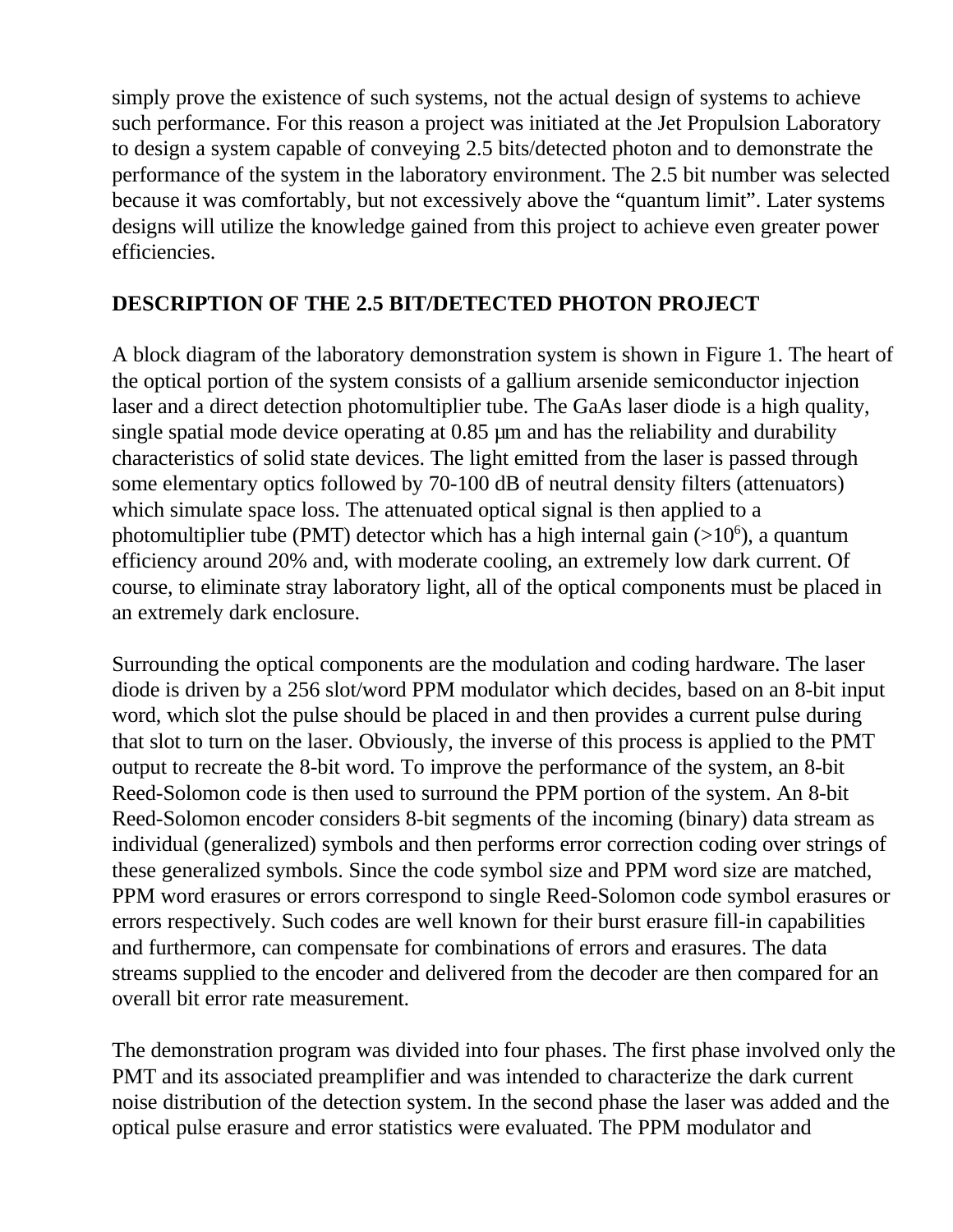demodulator, which were specially designed and fabricated for the project, were added in phase III so that the PPM word error and word erasure probabilities could be measured. The final phase will encompass the coding hardware and will demonstrate the 2.5 bit performance goal.

To date all four phases of the demonstration project have been analyzed and the first three phases have been experimentally confirmed. The analysis of the demonstration clearly indicates that the 2.5 bit/detected photon goal can be achieved. The results of this analysis are shown in Figure 2 where the probability of decoded bit error is shown as a function of the energy efficiency parameter,  $\rho$ , measured in bits/detected photon. The performance curves are shown for two Reed-Solomon codes, the NASA standard (255, 223) code and the slightly more complex (255, 191) code, and the performance of each code is shown for several values of post PMT detector threshold,  $\gamma$ . This figure shows that although the (255, 223) code falls slightly short of achieving the 2.5 bit/detected photon goal, the (255,191) code easily accomplishes the objective.

The first three phases of the demonstration have been experimentally shown to conform to our theoretical predictions using the experimental setup shown in Figure 3. These phases were deemed to be the most crucial since they involve the validity of the modeling of the physical processes associated with photon detection. The final phase involves only demonstrating the performance improvement of a well known error and erasure correcting code and is expected to yield no surprises.

#### **THE NEXT STEP**

As stated earlier the 2.5 bit/detected photon goal was only intended to be the first step in the development of power efficient optical communications. A much more ambitious program is now being formulated to exploit the intuition and understanding afforded by the first step. The specific program objectives are to develop and demonstrate in space an optical communication system which emits one watt of optical output power and has a communications data transfer efficiency of 50 Mbps at 10 bits per received photon. The demonstration would be conducted from the Space Shuttle and the link would be established by a corner reflector on some host satellite. Thus, both the transmitter and receiver equipment would be recoverable after the demonstration for use in subsequent testing activities or even operational deployment.

The communications range was not specified in the objective as it is a free parameter which depends on the desired aperture sizes. However, the following example serves as a convenient and practical illustration. We assume that 50 Mbps is to be transmitted across an 80,000 Km intersatellite link. We assume also that one watt of optical power is available and that both the transmitting and receiving optics are 50% efficient (1 µm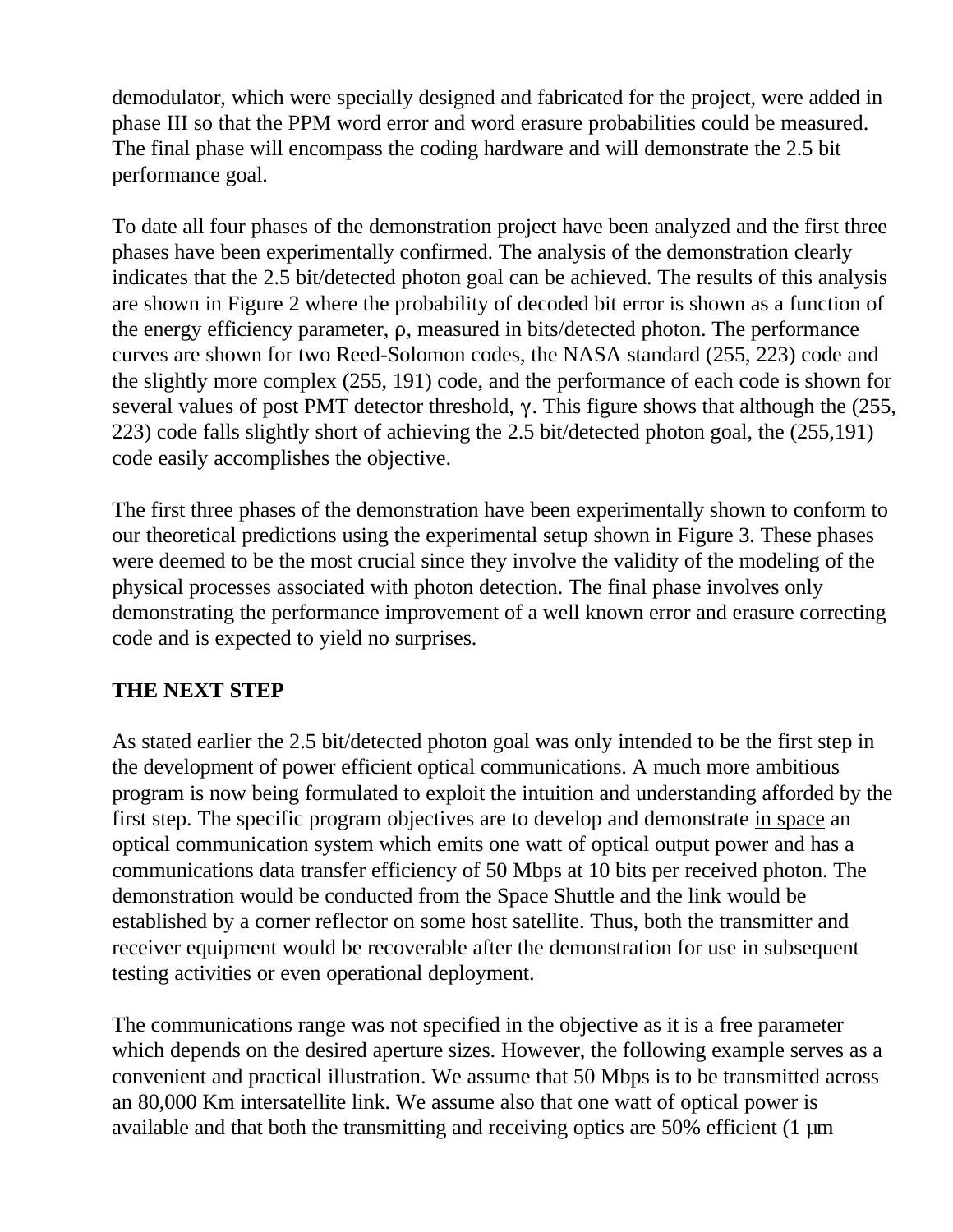wavelength assumed). Then, with a 10 bit/received photon performance capability, the above link could provide a bit error rate of 10-6 with a 7 dB margin using only 2 cm telescopes at both ends. It should be pointed out that the diffraction limited beam divergence for such a telescope (and hence the pointing accuracy requirement) is no more stringent than that of a deep space tracking antenna used at 100 GHz.

It should be further pointed out that the extension from 2.5 bits per detected photon to 10 bits per received photon represent more than a factor of four increase. That is because quantum detection efficiencies are taken as unity when referring to detected photons whereas they are not when referring to received photons. Since present photomultiplier tube detectors are approximately 20% efficient, a factor of 20 improvement is required for the follow-on program. Such improvements will require developments not only in communications system design but physical components as well. Several promising technology developments which make such performance projections plausible will also be described.

### **CONCLUSION**

Optical communications offers substantial benefits for space to space communications provided its major technological obstacles can be overcome. The primary remaining impedement, that of pointing accuracy, can be greatly diminished by achieving higher data transfer-power-efficiencies. We have described a demonstration project already in progress which is confirming 2.5 bit/detected photon efficiency and a follow-on program reaching for even higher power efficiency.

## **REFERENCES**

- [1] Gordon, J. P., 1962, "Quantum Effects in Communications Systems," Proceedings of the Institute of Radio Engineers," Vol. 50, pp. 1898-1908.
- [2} Levitin, L. B., 1966, "Photon Channels with Small Occupation Numbers," Problemy Predachi Informatsii, Vol. 2, No. 2, pp. 60-68.
- [3] Helstrom, C. W., Liu, J. W. S., and Gordon, J. P., 1970, "Quantum Mechanical Communication Theory," Proc. IEEE, Vol. 58, pp. 1578-1598.
- [4] Helstrom, C. W., 1974, "Capacity of the Pure State Quantum Channel," Proc. IEEE, Vol. 62, pp. 140-141.
- [5] Pierce, J. R., 1978, "Optical Channels: Practical Limits with Photon Counting," IEEE Transactions on Communications, Vol. COM-26, No. 12, pp. 1819-1821.

This work was supported by the National Aeronautics and Space Administration under Contract NAS7-100 at the Jet Propulsion Laboratories, Pasadena, California.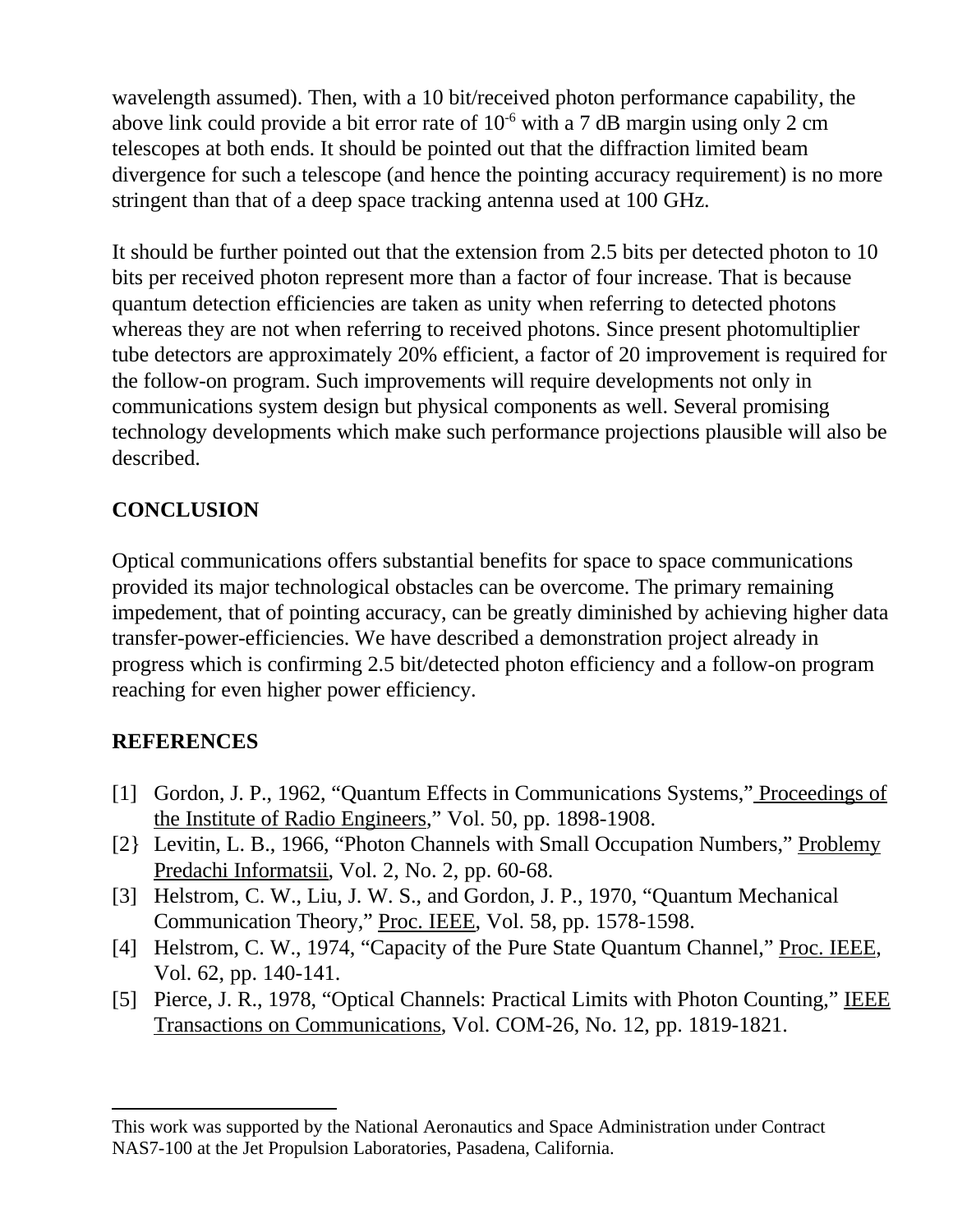

**Fig. 1. Block diagram of 2.5 bit/detected photon demonstration system.**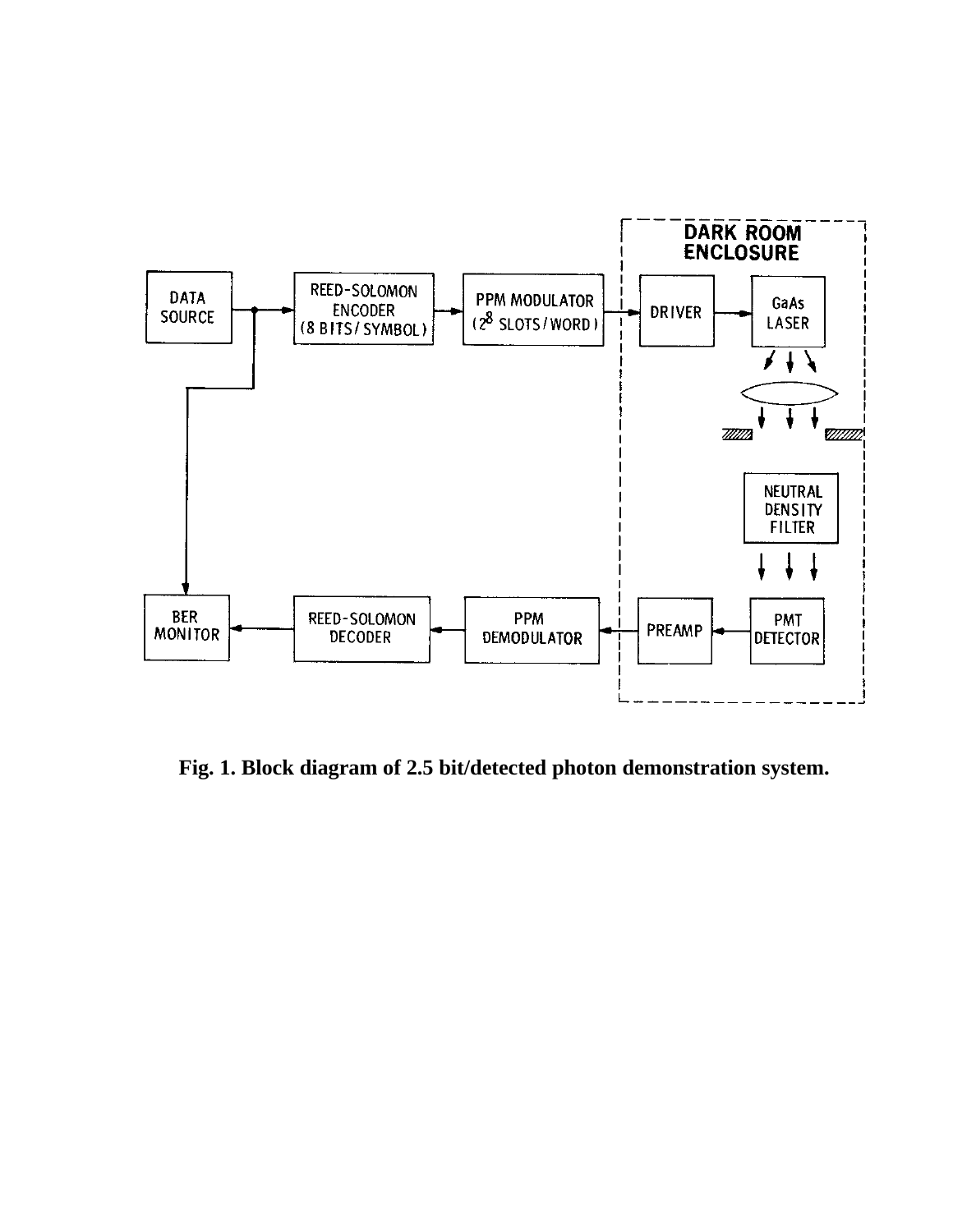

Fig. 2. Coded bit error performance for PMT gain of  $3.2 \times 10^6$  and 53 dark counts/ sec.: (a) (255, 223) rate 7/8 R-S code, (b) (255, 191) rate 3/4 R-S code.